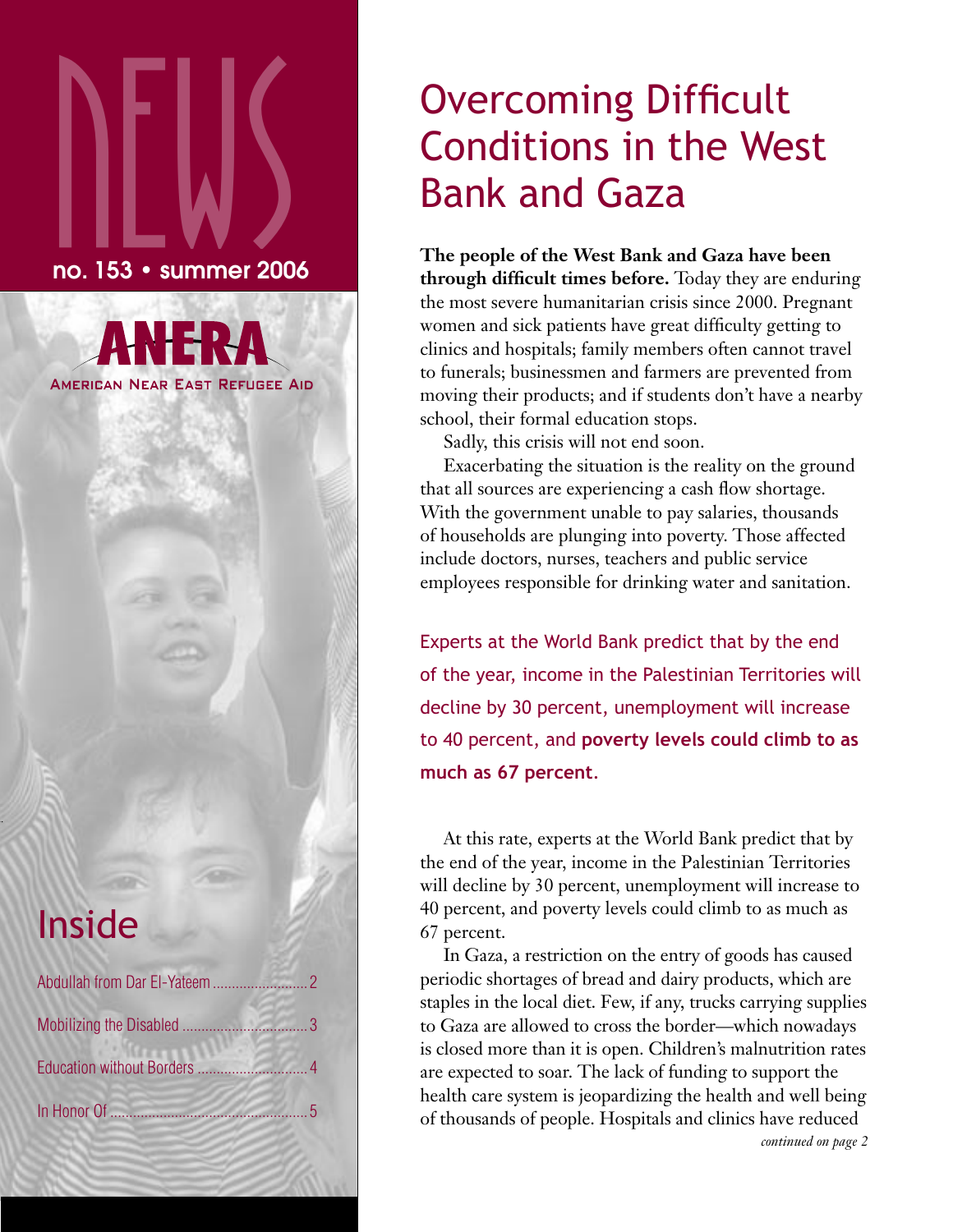

#### **Scholarship Program Profile:**  *Abdullah from Dar El-Yateem*

Abdullah was just seven years old when he came to live at the Dar El-Yateem orphanage in Tulkarem, West Bank following his mother's death. His father, an out-of-work laborer, could not support Abdullah nor his five brothers and sisters.

Abdullah is an ANERA Scholarship Program recipient since 1999, and will enter his final year of high school this fall.

One of Abdullah's scholarship donors recently traveled to the Middle East. Paul, who lives in Albany, New York, was in Hebron, so he contacted ANERA to arrange a visit to Dar El-Yateem. Travel restrictions made that visit impossible, but ANERA staff arranged for Paul and Abdullah to each travel to Ramallah.

After waiting for three hours, Paul was met by the Dar El-Yateem staff person only. Abdullah had passed through numerous check points, but was turned back before arriving in Ramallah. Everyone was disappointed, but Paul and Abdullah were able to exchange gifts. Abdullah had created a portfolio of art for Paul. Coincidentally, the gift Paul had for Abdullah was a package of art supplies.

"Through ANERA," Paul said, "our hands can at least reach out in friendship."

More than 200 Palestinian, Lebanese and Jordanian children, ages 5-18, benefit from ANERA's Scholarship Program. The financial assistance helps cover the costs of tuition, books, school supplies, food and medical expenses for students in seven schools in the Middle East. For more information about how you can help a child in the Scholarship Program, contact Nancy Nye, Scholarship Program Director, at 202-842-2766, ext. 20 or nnye@anera.org.

Children have less food to eat, clinics and hospitals have less medicine to treat patients, and school teachers have no salary on which to live.

#### Difficult Conditions in the West Bank and Gaza

#### *continued from page 1*

services because medicines for treatment and surgery are no longer available.

In human terms, this dismal situation means the quality of life for nearly everyone is rapidly declining—children have less food to eat, clinics and hospitals have less medicine to treat patients, and school teachers have no salary on which to live.

And yet, despite the difficult conditions and the restrictions on movement, ANERA's experienced staff continues to work and even expand its relief program.

ANERA is very aware of and continues to comply with US law regarding the restrictions on assistance to the Palestinian Authority. In this humanitarian emergency, ANERA is permitted—and indeed encouraged—to provide assistance directly to the Palestinian people. With that in mind, ANERA works with Palestinian charities to maintain a significant relief program in Palestine with an emphasis in Gaza, where the need is greatest.

Specifically, we are focused on two very effective humanitarian projects that will have immediate impact. In the Milk for Preschoolers program, we deliver fortified milk and fortified biscuits to 15,000 preschoolers at 150 schools in Gaza every school day. A reduced version of program has been extended to continue through the summer months—but it needs additional funding.

Second, we will continue to deliver basic medicines and health supplies to dozens of clinics and hospitals. Through our partnerships in the region, we recently helped deliver 200 wheelchairs to disabled children (see Mobilizing the Disabled on page 3). ANERA recently received \$3 million in pharmaceuticals and medical supplies and expects to distribute additional shipments valued at \$13 million during the summer.

ANERA supporters make these humanitarian projects possible. We appreciate your generosity and continued support.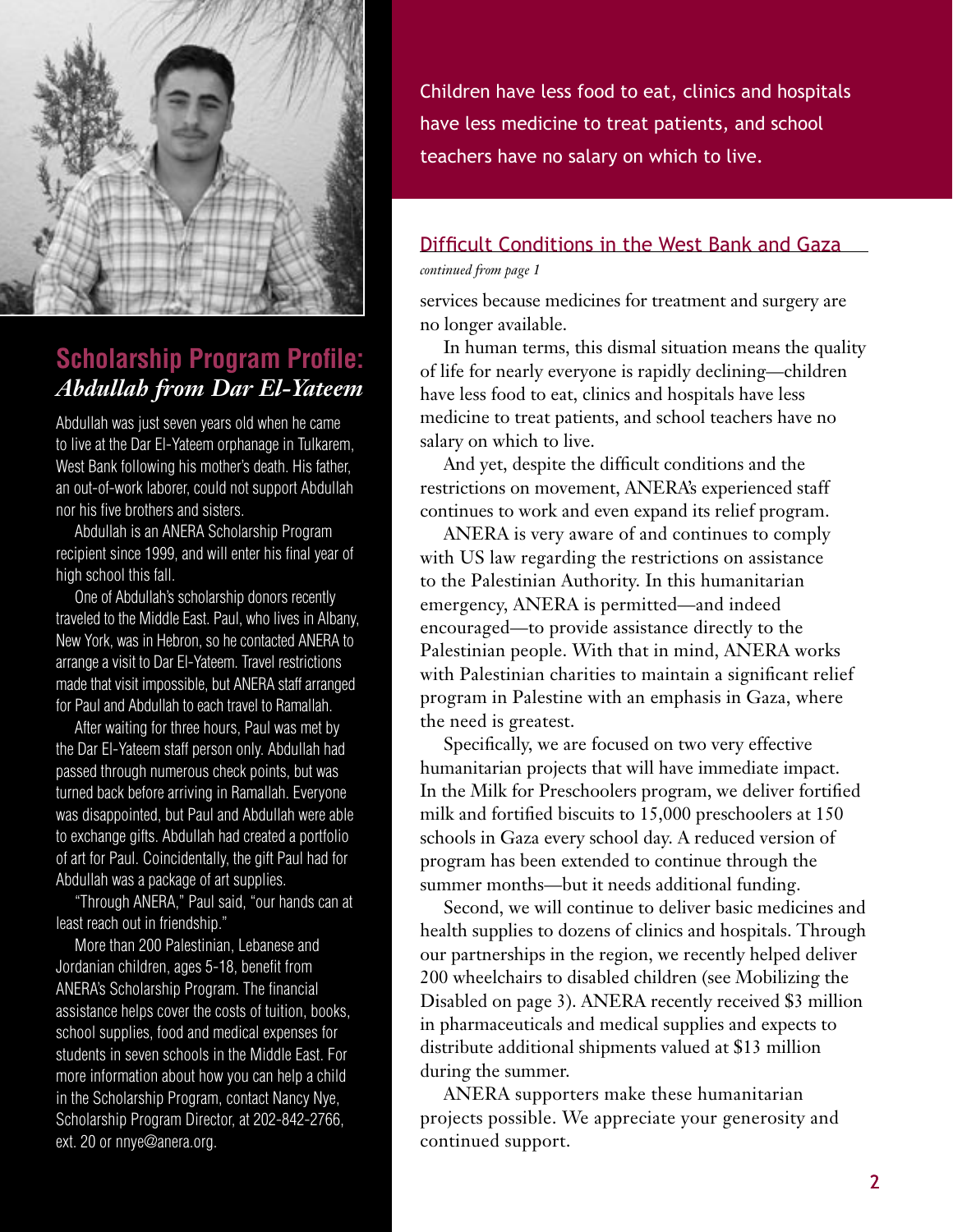Send us your email address! ANERA's e-newsletter **ANERA Today** introduces you to the people directly impacted by your support. If you would like to receive **ANERA Today** and other updates, please sign up online at **www. anera.org**, or fill in your name and email address in the box below and mail it to us in the enclosed envelope.

\_\_\_\_\_\_\_\_\_\_\_\_\_\_\_\_\_\_\_\_\_\_\_\_\_\_\_\_\_\_\_\_\_\_\_

\_\_\_\_\_\_\_\_\_\_\_\_\_\_\_\_\_\_\_\_\_\_\_\_\_\_\_\_\_\_\_\_\_\_\_

Your name: \_\_\_\_\_\_\_\_\_\_\_\_\_\_\_\_\_\_\_\_\_\_\_\_

Email: \_\_\_\_\_\_\_\_\_\_\_\_\_\_\_\_\_\_\_\_\_\_\_\_\_\_\_\_\_

❑ home or ❑ business

To make sure our email reaches you, please remember to add us to your contact list!

### PLANNING AHEAD?

Please remember ANERA in your will as:

**"American Near East Refugee Aid"** 1522 K Street, NW, Suite 600 Washington, DC 20005 **Federal Tax ID # 52-0882226**

For more information about ANERA's Legacy Society or about a gift from your estate, contact Nina Dodge (ndodge@anera.org), tel: (202) 842-2766.

## Mobilizing the Disabled

ANERA works with Hope Haven Ministries to provide wheelchairs to disabled Palestinians

By Basem Awad

**This spring, 35 disabled Palestinians living at Four Homes of Mercy in Bethany** were fitted with wheelchairs of their own thanks to the coordinated effort between Hope Haven Ministries and ANERA.

In a country where the disabled receive inadequate attention and support, charitable organizations like Four Homes of Mercy are committed to meeting the needs of the disabled. Nearly 100 patients with neurological disorders live and receive services at Four Homes, which relies on support from organizations abroad.

"These are great wheelchairs," said Hamzi Rdeide, an employee at Four Homes whose responsibilities include wheelchair maintenance. "Before, we had a lot of wheelchairs that didn't meet the needs of the patients, and yet we had to use them because we didn't have anything else. *continued on page 5*

"Before, we had a lot of wheelchairs that didn't meet the needs of the patients … we didn't have anything else. I know the patients will be more comfortable and happier with these."



L: Mark Richard, director of operations at Hope Haven; R: Volunteers help fit wheelchairs to their new owners.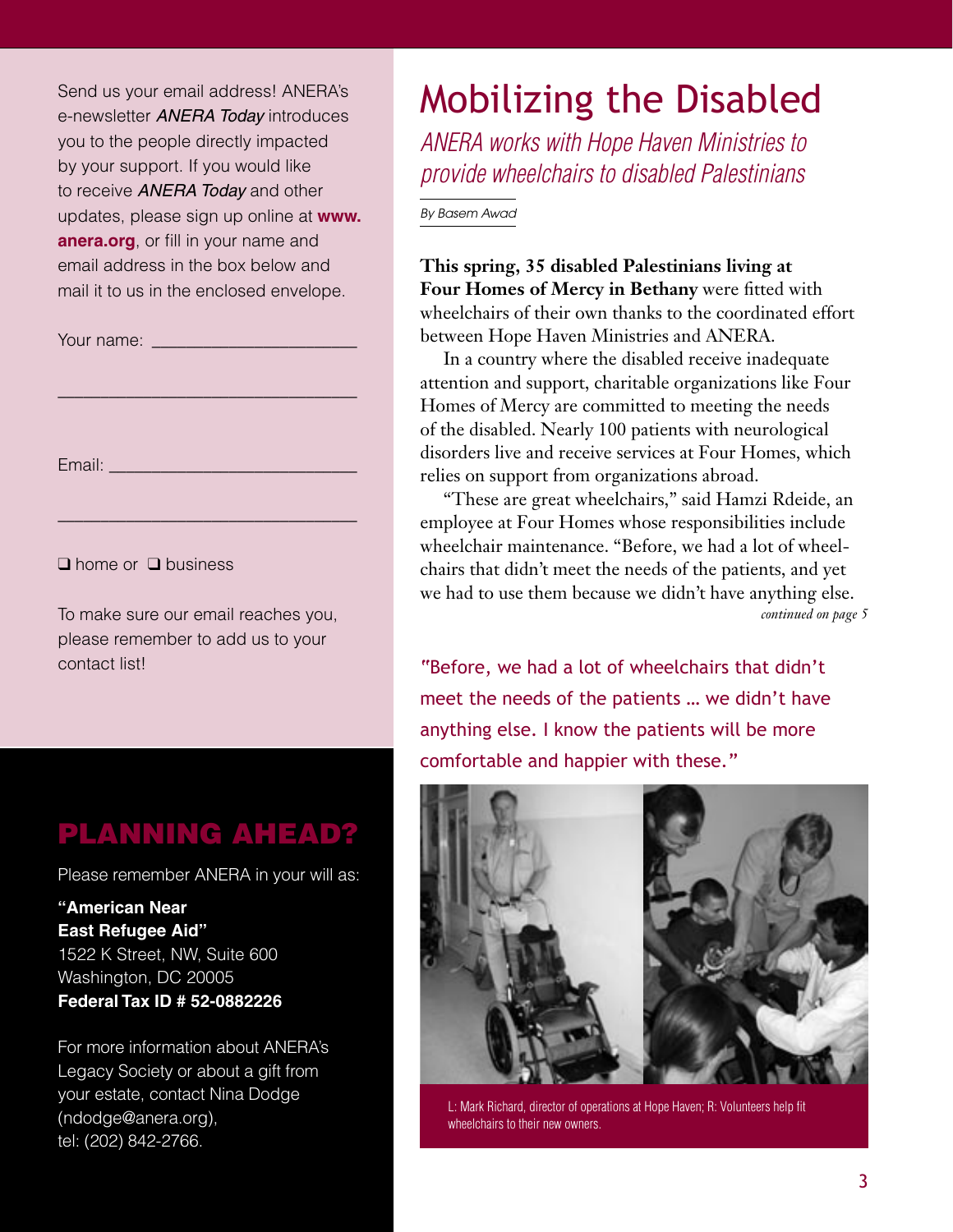## Education without Borders

Al-Quds University Offers Remote Audio-Visual Lecture Halls to Meet the Needs of its Students Limited by Checkpoint Restrictions

**When it comes to health education in Palestine, Al-Quds University is the clear leader**—even in spite of the current conflict and the challenges. A major challenge resulting from the conflict is the severe restriction on mobility, which most Palestinians experience due to military checkpoints and the construction of the separation barrier throughout the West Bank. In addition, travel between the West Bank and Gaza is not allowed. Simply getting to class is sometimes impossible for Palestinian students. Even Diaa', one of two members of the Palestinian Student Medical Society, who lives in Jerusalem, sometimes has trouble getting to the university because it is located in Abu Dis, a suburb of Jerusalem on the other side of the barrier. "Before the wall was constructed, it took me 15 minutes to get to the university. Now it takes at least an hour," he says.

In response to the problems created by the restriction on movement, the School of Medicine, in collaboration with the Foundation for the Al-Quds University Medical School (UK) and ANERA, has created an innovative solution – audio-visual lecture halls that connect the School of Medicine based in Abu-Dis with



Students attend class remotely at an Al-Quds audio-visual lecture hall.

its affiliated programs in Al-Najah University, Nablus and Al-Azhar University, Gaza.

"The latest technology enables medical students in Gaza and Nablus to attend our lectures. They can see the teacher and classroom in real time, and can fully participate in class discussions," said Dr. Hani Abdeen, Director of Medical Education at the university. "Without this advancement, it would otherwise be difficult—if not impossible—for the students in these areas to participate in our program."

The audio-visual lecture halls at Al-Quds University School of Medicine are just one example of ANERA and partner organizations collaborating to provide practical and innovative support to institutions in the region. Dr. Abdeen says with pride, "Despite all odds, we have created and sustained this school. We are training Palestinian doctors at a Palestinian institute, and are helping the entire Palestinian community in the field of medical education."

Al-Quds University School of Medicine is prospering and growing. To date, 130 students have been awarded MDs from the school, and 350 medical students are currently enrolled—60 percent of whom are female. The students take internationally recognized medical examinations and consistently receive above average marks.

ANERA is proud to be a long time supporter of Al-Quds University School of Medicine, especially in the area of professional health education. In 1979, ANERA was instrumental in providing core foundational support for the Arab College of Medical Professions, the only Palestinian four-year college training nurses, which eventually became a part of the university. Al-Quds (Jerusalem) University also created other important health related centers and departments including the School of Medicine in 1994, which is the first in Palestine.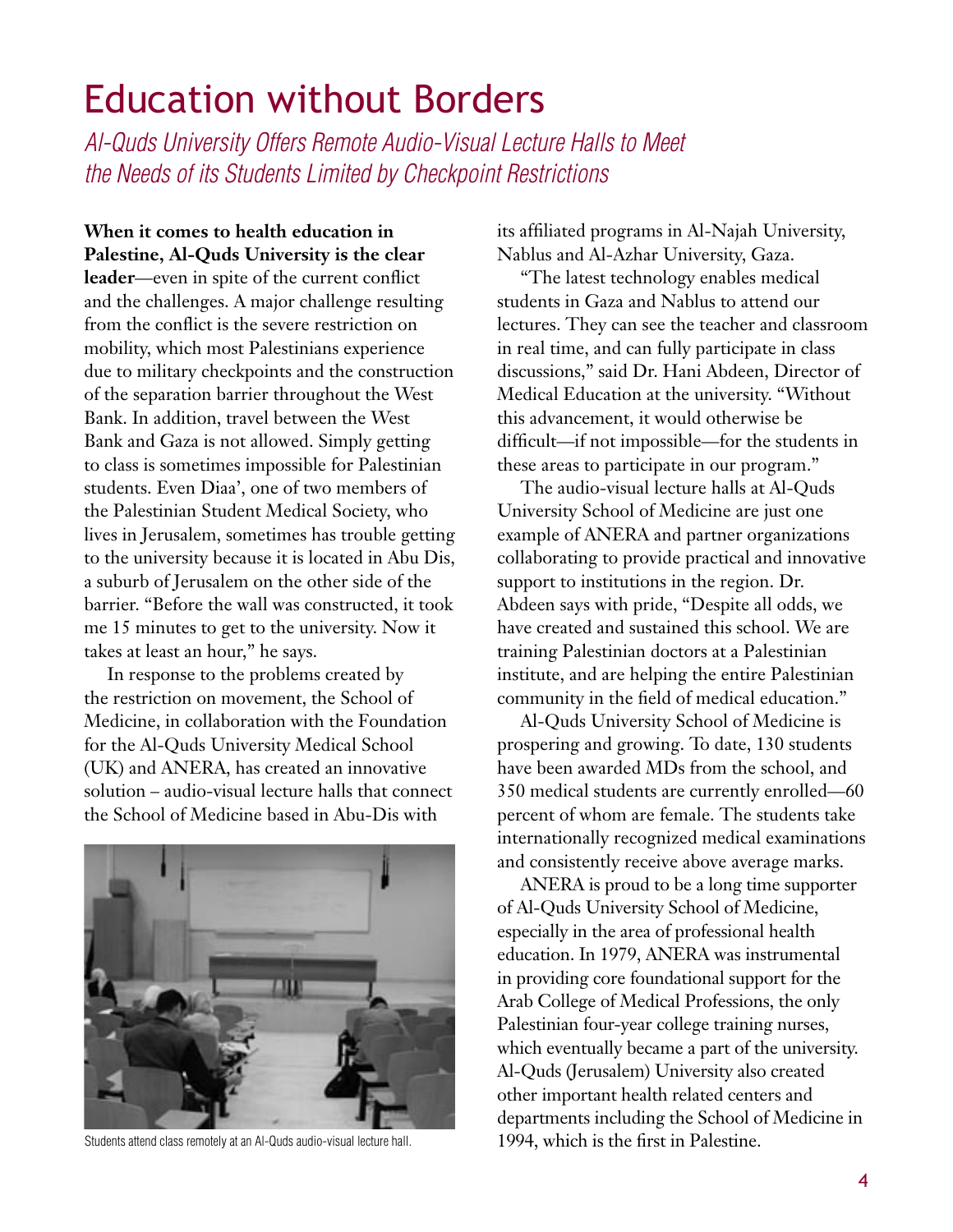#### Mobilizing the Disabled

#### *continued from page 3*

I know the patients will be more comfortable and happier with these."

Hope Haven specializes in constructing, distributing and fitting wheelchairs for the disabled in poor nations. Volunteers came to fit the users to their new wheelchairs.

"A lot of patients need to change their position periodically, because if they don't, they'll get sores," said Mark Richard, director of operations at Hope Haven. "These wheelchairs allow for that, which is a great help to both the patients and their caretakers. We have special chairs for all sorts of conditions. Some of the chairs can adjust as the child grows."

Richard has been bringing teams to Palestine to distribute and fit wheelchairs since 1999. "We used to have problems getting the wheelchairs cleared," he said. "But since we partnered with ANERA, we've had no problems getting them through."

ANERA worked in coordination with Hope Haven Ministries to deliver an in-kind shipment of 200 wheelchairs to disabled Palestinians.

## ANERA's 2006 Silent Auction SEPTEMBER 15, 2006

Exquisite clothing • Beautiful traditional pottery • Gorgeous handmade jewelry • Original artwork ....other fine collectibles from the Middle East.

Don't miss this opportunity to bid on—and win—as many as 50 different items! All auction items will be available for viewing online in August.

Please visit www.anera.org and place your bid. Your online bid must be received by midnight September 12.

Proceeds from the silent auction will help fund ANERA's Milk for Preschooler's program.

## innan i

Mr. Ronald Dudum Mrs. John W. Pendleton Alya Ray Sami Carl Anthon Dona King Dr. Wadi I. Sawabini Eugene Webber Frances Stickles Jack & Ruthe Greiner James F. Sams Jessica Gregorie Mannel George Dudum Margaret Penrose Margaret S. Armstrong Mohammed Lana & Tamer Mr. & Mrs. John A. Shoemaker The Parents & Brother of Isam Sabri Nat Janco Ong Sak Pope John XXIII Shafeek Nader Thomas J. Abercrobie Tim Mckeon Yoland Francois Maha and Suheil Khouri Mr. and Mrs. Simon Estfan John Zakarian Zayn Bilkadi Beatrice Deyab Rifat Audeh Bahjat Odeh